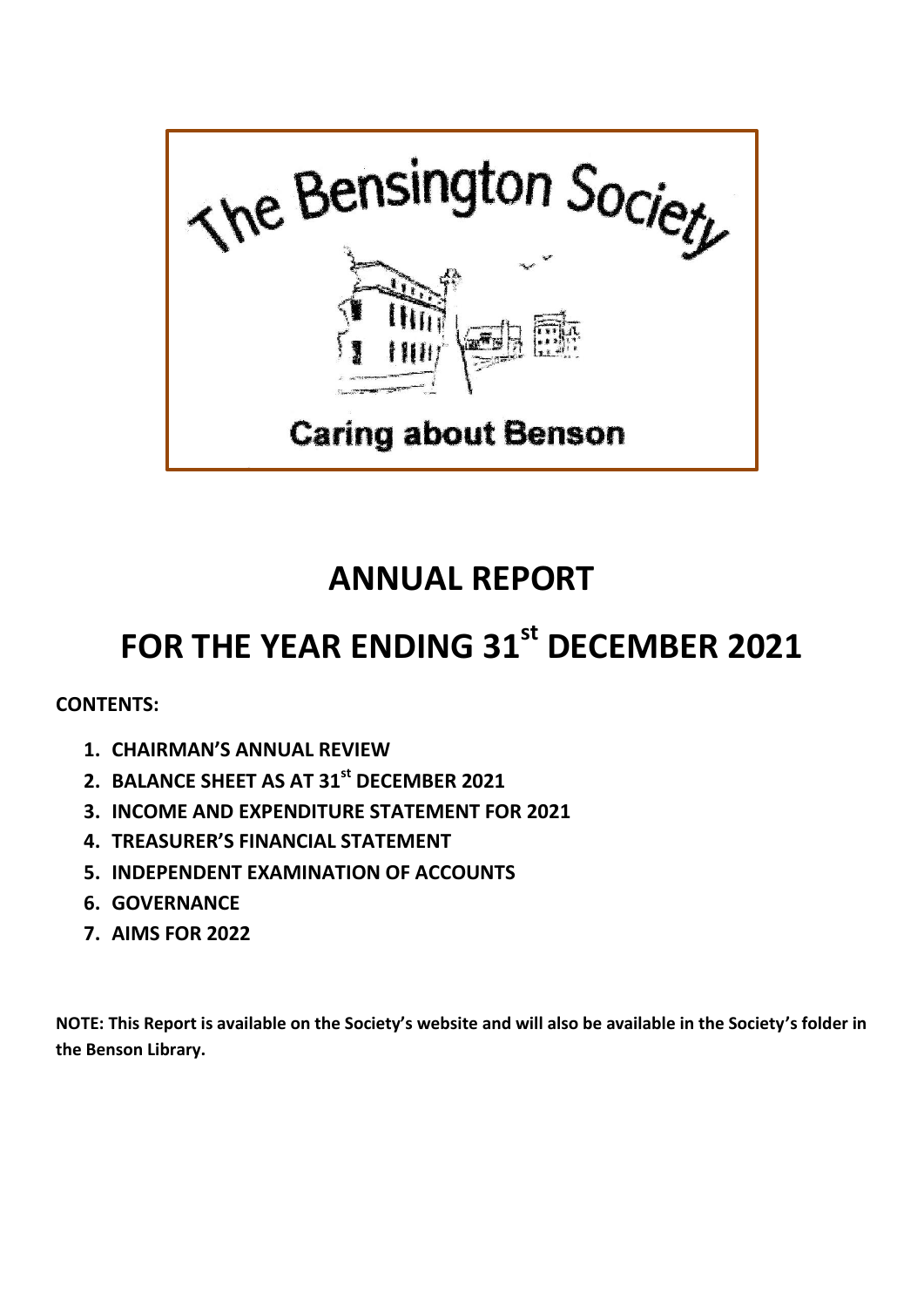### 1. CHAIRMAN'S ANNUAL REVIEW OF 2021

The events of not just 2021 but 2020 have given us all problems and have caused us all to constantly change our plans - the driving force behind the changes having, of course, been the pandemic of COVID-19. Since we know that the various particles of a virus can't communicate with each other it has been a great demonstration of Darwinism in action, with the virus being far better at changing its point of attack than our defences, good as they are, can cope with quickly enough – hence the ever changing rules we all have to operate under.

As you all know, we had by now expected to have had a joyful WELCOME BACK PARTY but the Delta and Omicron variants put paid to that by causing delays in materials and labour to finish the Parish Hall extension and the new Community Hall, these being the only local venues capable of holding our party. The Parish Council has now announced that the Parish Hall will be open for bookings from the 1<sup>st</sup> March and so our AGM and WELCOME BACK PARTY will now be on **Friday the 25th March**.

As communicated earlier the party will be a FREE party with a finger food buffet being supplied by an outside caterer, our usual bar (also free) and with the possibility for each member to bring a guest who, hopefully, when they see what a great bunch we are will join our merry band.

Now to proceed to the review of the year that this communication is supposed to be about.

Firstly, with regards to the date of the AGM: As stated above, this will be on **Friday the 25th March.**

We have sent out communications on all the relevant subjects that have emerged from our 4 Committee meetings since the last AGM. We had some feedback but not a lot and would appreciate more so that we can better understand members' views.

Key issues during the year were few but comprised the following:-

We wrote to the BPC regarding the use of CIL money, asking how the residents could have their views taken into account and for a public meeting to be held to discuss the subject. I am pleased to say that this achieved its aim and the BPC plan to hold such a meeting, probably in early March. Information as to time, place and agenda will be placed on their website prior to the meeting. We will also notify members as soon as we know.

We took the decision to stop offering Outings as Government rules regarding meetings were forever changing. However, even when we reach a stable environment we still need volunteers to come forward to plan and execute outings. Until that happens, the best suggestion we can offer those that enjoy such trips is to join a local U3A, as this entitles them to go on any trip organised by any U3A of which there are two branches in Wallingford.

During the year, your Committee has carried out several reviews, all but one have been completed. A review of the Constitution has led your Committee to propose replacement paragraphs under SUB COMMITTEES to bring us in line with Small Charity good practice and also to make clear for our insurers what the Society owns. These changes are being put as a resolution at the AGM, as our Constitution requires.

We have reviewed our Health and Safety Policy and have co-opted Pete Eldridge onto the Committee to become Health and Safety Co-ordinator.

Barbara Verdon, our Catering Liaison member, and others have reviewed our Catering Guidelines and we now have an amended set of rules and procedures in place that, as with the H&S policy, take account of the extra care that must be taken due to Pandemics.

The uncompleted one is a review of our GDPR policies and Cyber Security relating to member's information. A team of George Verdon (VP), John Tchighianoff (Membership Secretary) and Richard Peters (Treasurer) are putting proposals to the January 11<sup>th</sup> Committee meeting. We will complete any necessary management changes during 2022 and bring any Constitutional changes as resolutions to the AGM for 2022.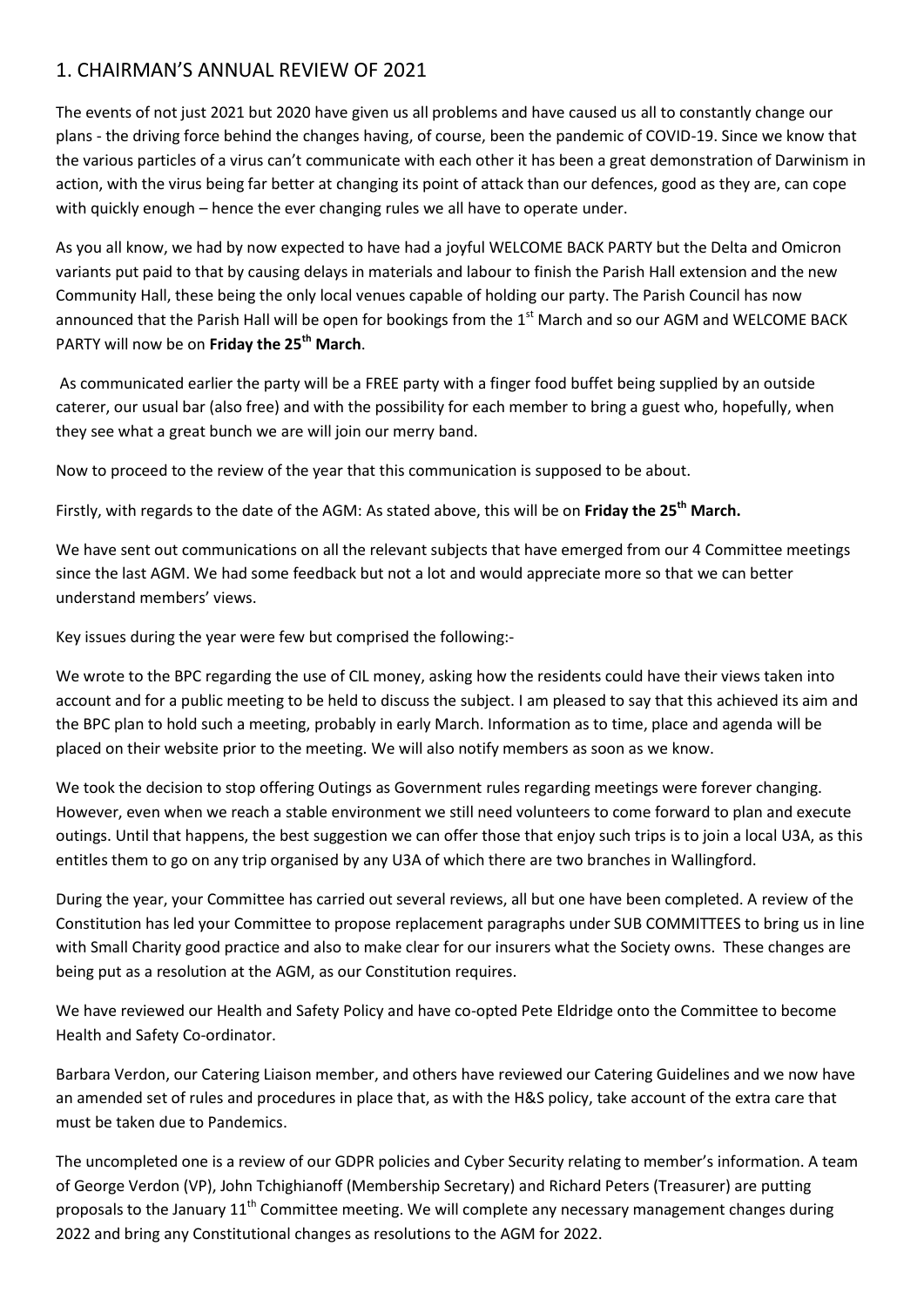At this point I would like to thank Fenella for working so hard to put on our Zoom talks. It was not easy finding speakers who could deliver interesting subjects effectively on Zoom – but she did and ran the evenings so smoothly.

Thanks also go out to those members who contributed to our COVID-19 ENTERTAINMENT LINKS. We sent out 29 in all. Judging by the feedback we received they were very welcome distractions in a prolonged period of confinement and lack of being able to attend entertainment venues.

I am pleased to say that our annual accounts, ably tended by Richard Peters, have been passed by our Independent Examiner Heather Emerson and our thanks go to her for a speedy turnaround and to Richard for his year-long administration. Heather has also volunteered to continue in her role for 2022

John Tchighianoff, our Membership Secretary, who does a splendid job in keeping the membership up to date with events, has reported that our membership at the year-end stood at 154. I would like to thank John personally for proof reading a lot of my communications to the membership along with offering sage advice as to content.

The History Group sub-committee has remained active despite the limits of Covid-19 regulations. We are actively seeking space with the Parish Council to store the Society's large and valuable archive of documents, photographs and models that have been assembled, documented and in many cases digitised by the HG and with the extra space provided by the Parish Hall extension and the new Community Hall we are hopeful that this will be provided in the early part of 2022.

At our November Committee meeting our President announced that he would be stepping down at the end of the year. There are very few members who have given as much of their time, energy and expertise to our Society as Martyn. However we will not miss his knowledge and wise council, as he has agreed to take on the role of Planning Member until someone can be found to fill the role. This of course means we will be electing a new President at the AGM and nomination forms have been sent out.

That brings me neatly on to the need for some members to 'step up to the plate'. Your Committee has two key vacancies – the roles of Secretary and Planning Member.

The Secretary is an Officer of your Society and a Trustee (as are all Committee members) and without that position being filled we will not be able to function under Charity rules. The role, while essential, is not excessively demanding – we only have 5 meetings a year and an AGM and apart from taking minutes there are few other duties. So please would someone step forward and offer about 10 hours of their time in a year. Secondly, we need someone to keep an eye on local planning applications and their progress. This is a more specialist role but not difficult and tuition and support will be given. Again it is a vital role, as recent developments have shown.

Please don't wait for someone else to volunteer, contact either John Tchighianoff ([john.tchighi@tiscali.co.uk](mailto:john.tchighi@tiscali.co.uk) or 838777) or myself [\(david@nythecot.co.uk](mailto:david@nythecot.co.uk) or 200737)

Finally, may I wish all our members a 2022 that is less encumbered by pandemic-coping regulations and one in which we can gradually get back to the life we used to lead and hopefully help others to do so too.

DAMcGill

David McGill

Chairman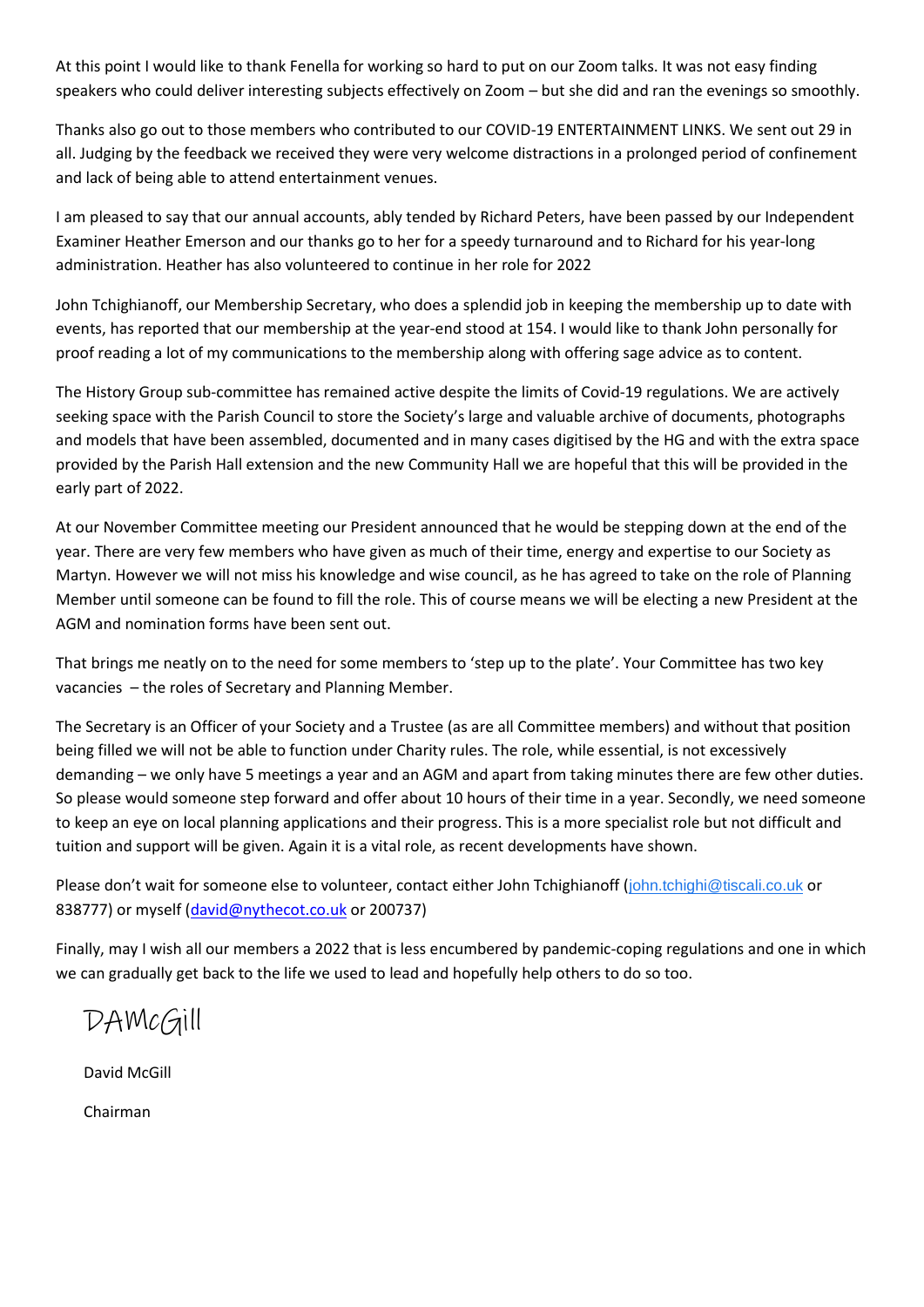|                                |           |   |                          |                                                                |          | Balance Sheet Bensington Society as at 31 Dec 2021 |                               |                |            |                          |               |
|--------------------------------|-----------|---|--------------------------|----------------------------------------------------------------|----------|----------------------------------------------------|-------------------------------|----------------|------------|--------------------------|---------------|
| <b>Previous Period Figures</b> |           |   |                          |                                                                |          |                                                    | <b>Current Period Figures</b> |                |            |                          |               |
| <b>Totals</b>                  |           |   | <b>Sub-Totals</b>        | <b>Totals</b>                                                  |          |                                                    | <b>Totals</b>                 |                |            | <b>Sub-Totals</b>        | <b>Totals</b> |
|                                |           |   |                          |                                                                |          | <b>ASSETS</b>                                      |                               |                |            |                          |               |
|                                |           |   |                          | £                                                              | 679.59   | Cash in Hand                                       | £                             | 580.09         |            |                          |               |
|                                |           |   |                          | £                                                              | 6,389.22 | Cash in Bank                                       | £                             | 10,913.67      |            |                          |               |
|                                |           |   |                          |                                                                |          |                                                    |                               |                |            |                          |               |
|                                |           |   |                          |                                                                |          |                                                    |                               |                |            |                          |               |
|                                |           | £ | 7,068.81                 |                                                                |          | <b>Total Cash</b>                                  |                               |                |            | £11,493.76               |               |
|                                |           | £ |                          |                                                                |          | Deposit Accounts                                   |                               |                |            |                          |               |
|                                |           |   |                          |                                                                |          |                                                    |                               |                |            |                          |               |
|                                |           |   |                          | <b>Sundry Creditors</b>                                        |          |                                                    |                               |                | £          | 12.00                    |               |
|                                |           | £ |                          | <b>Sundry Debtors</b>                                          |          |                                                    |                               |                | £          |                          |               |
|                                |           |   |                          |                                                                |          |                                                    |                               |                |            |                          |               |
|                                |           | £ | 7,068.81                 |                                                                |          | <b>Total Liquid Assest</b>                         |                               |                |            | £11,481.76               |               |
|                                |           |   |                          |                                                                |          | <b>STOCKS</b>                                      |                               |                |            |                          |               |
|                                |           |   |                          |                                                                |          |                                                    |                               |                |            |                          |               |
|                                |           |   |                          | £                                                              | 326.43   | Book 1                                             | £                             | 250.13         |            |                          |               |
|                                |           |   |                          | £                                                              | 656.64   | Book 2                                             | £                             | 505.25         |            |                          |               |
|                                |           |   |                          | £                                                              | 1,379.95 | Book 3                                             | £                             | 1,087.41       |            |                          |               |
|                                |           |   |                          | £                                                              | 63.25    | Book 4                                             | £                             | 48.88          |            |                          |               |
|                                |           |   |                          | £                                                              | 188.00   | Bar                                                | £                             | $\blacksquare$ |            |                          |               |
|                                |           |   |                          | £                                                              |          |                                                    |                               |                |            |                          |               |
|                                |           | £ | 2,614.27                 | <b>Total Stocks</b>                                            |          |                                                    |                               |                | £ 1,891.67 |                          |               |
|                                |           | £ | 9,683.08                 | <b>Total Current Assets</b>                                    |          |                                                    |                               |                |            | £13,373.43               |               |
|                                |           |   |                          | <b>LIABILITES</b>                                              |          |                                                    |                               |                |            |                          |               |
|                                |           |   |                          |                                                                |          |                                                    |                               |                |            |                          |               |
|                                |           |   |                          |                                                                |          |                                                    |                               |                |            |                          |               |
|                                |           |   |                          |                                                                |          |                                                    |                               |                |            |                          |               |
|                                |           |   |                          |                                                                |          |                                                    |                               |                |            |                          |               |
|                                |           |   |                          |                                                                |          |                                                    | £                             |                |            |                          |               |
|                                |           | £ |                          | <b>Total Liabilities</b>                                       |          |                                                    |                               |                | £          |                          |               |
| £                              | 9,683.08  |   |                          | Net Working Capital(Current Assets minus Liabilities           |          |                                                    |                               |                |            |                          | £ 13,373.43   |
|                                |           |   |                          | <b>FIXED ASSETS</b>                                            |          |                                                    |                               |                |            |                          |               |
|                                |           |   | £ 24,844.53              | <b>Investments at Cost</b>                                     |          |                                                    |                               |                | £20,000.00 |                          |               |
|                                |           |   |                          | Market Value                                                   |          |                                                    |                               |                |            |                          |               |
|                                |           | £ | $\overline{\phantom{a}}$ | Capital Property                                               |          |                                                    |                               |                | £          | $\overline{\phantom{m}}$ |               |
| £                              | 24,844.53 | £ | L.                       | <b>Total Fixed Assets</b>                                      |          |                                                    |                               |                | £          | $\overline{\phantom{0}}$ | £ 20,000.00   |
|                                |           |   |                          | <b>GENERAL PURPOSES FUND</b>                                   |          |                                                    |                               |                |            |                          |               |
|                                |           |   | £ 35,365.17              | Balance as per Last Balance Sheet                              |          |                                                    |                               |                |            | £34,527.61               |               |
|                                |           | £ | 837.56                   | Add Excess of Income<br>Subtract Excess of Expenditure         |          |                                                    |                               |                |            |                          |               |
| £                              | 34,527.61 |   | £ 34,527.61              | <b>Accumulated General Purposes Fund</b>                       |          |                                                    |                               |                |            | £ 1,154.18               | £ 33,373.43   |
|                                |           |   |                          | £33,373.43<br>being Net Working Capital and Total Fixed Assets |          |                                                    |                               |                |            |                          |               |

## 2. **BALANCE SHEET AS AT 31st DECEMBER 2021**

NB:- A copy certified by the Examiner can be provided by the Treasurer on request.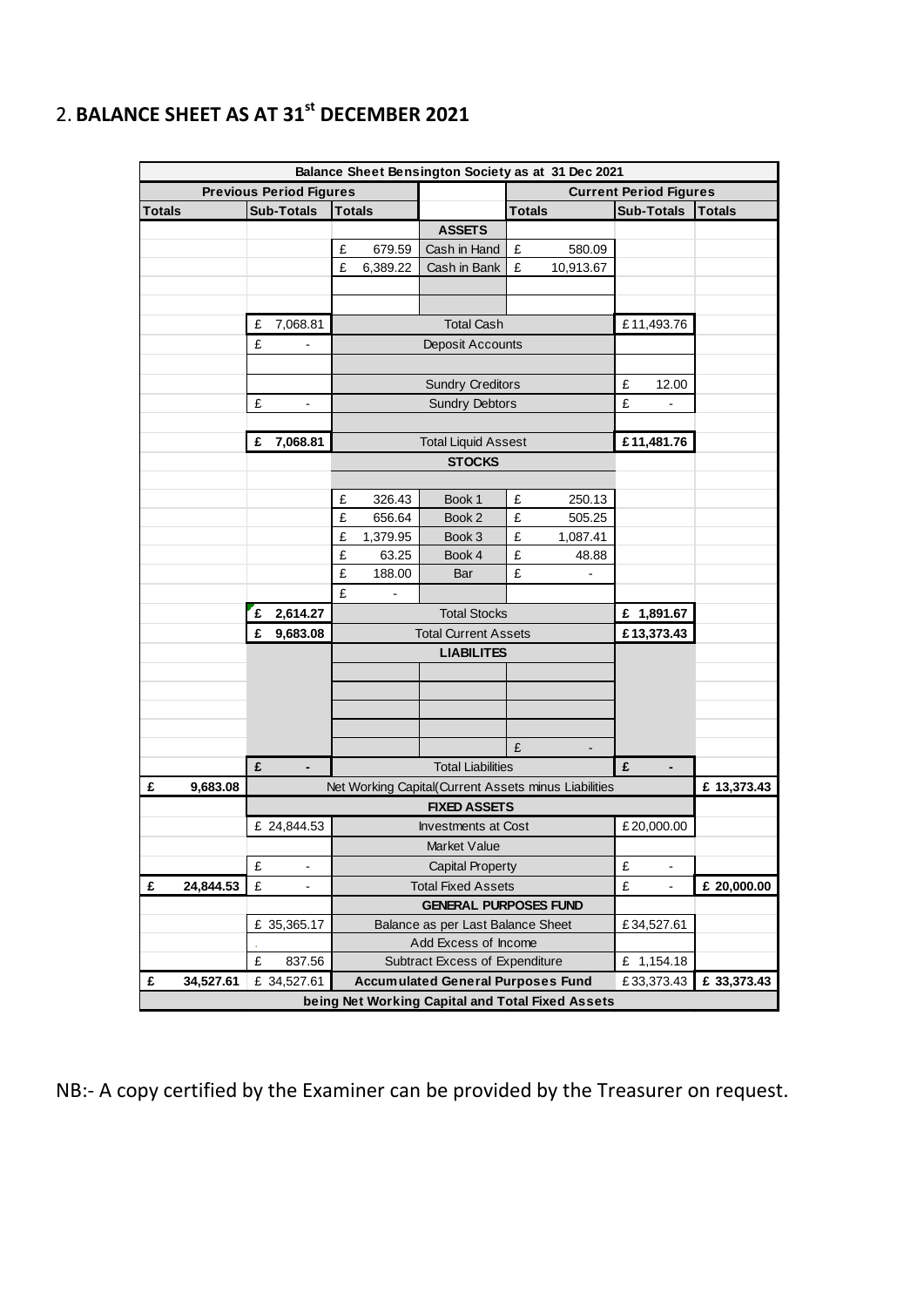## 3..**DRAFT INCOME AND EXPENDITURE STATEMENT FOR 2021**

 $\Box$ 

|                        | <b>Previous Period</b> |                    |                  | <b>Current Period</b>      |                |                    |                |  |  |  |  |  |
|------------------------|------------------------|--------------------|------------------|----------------------------|----------------|--------------------|----------------|--|--|--|--|--|
| Item                   | Income                 | <b>Expenditure</b> | <b>Balance</b>   | <b>Item</b>                | Income         | <b>Expenditure</b> | <b>Balance</b> |  |  |  |  |  |
| Investment             | 419.77                 |                    | 419.77           | Investment                 | 128.78         |                    | 128.78         |  |  |  |  |  |
| Donations              |                        | 1,100.00           | 1,100.00         | Donations                  |                | 100.00             | $-100.00$      |  |  |  |  |  |
| Office                 |                        | 107.20             | $-107.20$        | Office                     |                | 16.80              | $-16.80$       |  |  |  |  |  |
| Book depreciation      |                        | 606.57             | $-606.57$        | Book depreciation          |                | 472.91             | $-472.91$      |  |  |  |  |  |
| <b>HMRC</b>            | 265.00                 |                    | 265.00           | <b>HMRC</b>                |                |                    |                |  |  |  |  |  |
| Main Website           |                        |                    |                  | Main website               |                | 89.35              | $-89.35$       |  |  |  |  |  |
| Coventry compns'n      | 75.00                  |                    | 75.00            |                            |                |                    |                |  |  |  |  |  |
| Insurance              |                        | 270.35             | $-270.35$        | Insurance                  |                | 314.12             | $-314.12$      |  |  |  |  |  |
| Xmas Quiz              |                        | 165.00             | $-165.00$        | <b>High Sherriff Award</b> |                | 56.00              | $-56.00$       |  |  |  |  |  |
| Cupboard               |                        | 159.99             | $-159.99$        |                            |                |                    |                |  |  |  |  |  |
|                        |                        |                    |                  |                            |                |                    |                |  |  |  |  |  |
|                        |                        |                    |                  | <b>Total General</b>       | 128.78         |                    |                |  |  |  |  |  |
| <b>Total General</b>   | 759,77                 | 2409.11            | 1,649.34         |                            |                | 1,049.18           | $-920.40$      |  |  |  |  |  |
| Food<br>Bar            | 787.43<br>401.50       | 500.00<br>76.15    | 287.43<br>325.35 | Food<br>Bar                |                |                    |                |  |  |  |  |  |
| Hall/Licence           |                        | 321.40             | $-321.40$        | Hall                       |                | 48.00              | $-48.00$       |  |  |  |  |  |
| Kitchen Help           |                        | 270.00             | $-270.00$        | Kitchen Help               |                |                    |                |  |  |  |  |  |
| <b>Speakers</b>        |                        | 130.00             | $-130.00$        | <b>Speakers</b>            |                | 480.00             | $-480.00$      |  |  |  |  |  |
| <b>Membership Fees</b> | 1,350.00               |                    | 1,350.00         | Membership Fees            | 88.00          | 0.00               | 88.00          |  |  |  |  |  |
| Subscriptions          |                        | 123.00             | $-123.00$        | Subscriptions              |                | 110.00             | $-110.00$      |  |  |  |  |  |
| Monthly Raffle         | 122.50                 | 40.00              | 82.50            | Monthly Raffle             |                |                    |                |  |  |  |  |  |
| Stock revaluation      | 188.00                 |                    | 188.50           | Stock revaluation          |                | 188.00             | $-188.00$      |  |  |  |  |  |
| Visitors/Bools Woff    | 8.00                   | 57.32              | $-49.32$         | Books Write off            |                | 5.43               | $-5.43$        |  |  |  |  |  |
| <b>Book Sales</b>      | 353.75                 | 53.78              | 299.97           | Book sales                 | 358.00         | 56.26              | 301.74         |  |  |  |  |  |
| Outings                |                        | 542.50             | $-542.50$        | Outings                    | 542.50         |                    | 542.50         |  |  |  |  |  |
| History                |                        | 285.25             | $-285.25$        | History                    |                | 334.59             | $-334.59$      |  |  |  |  |  |
| <b>Totals Funds</b>    | 3,211.18               | 2,399.40           |                  | <b>Totals Funds</b>        | 988.50         | 1222.28            | $-233.78$      |  |  |  |  |  |
| <b>Grand Total</b>     | 3,970.95               | 4,808.51           |                  | <b>Grand Total</b>         | 1117.28        | 2271.46            |                |  |  |  |  |  |
|                        |                        |                    |                  |                            |                |                    |                |  |  |  |  |  |
|                        | <b>Balance</b>         | $-837.56$          |                  |                            | <b>Balance</b> | $-1154.18$         | 1,154.18       |  |  |  |  |  |

**BREAKDOWN £ OF INCOME AND EXPENDITURE FOR THE PERIOD 1 JAN 2021 - 31 DEC 2021**

NB:- A copy certified by the Examiner can be provided by the Treasurer on request.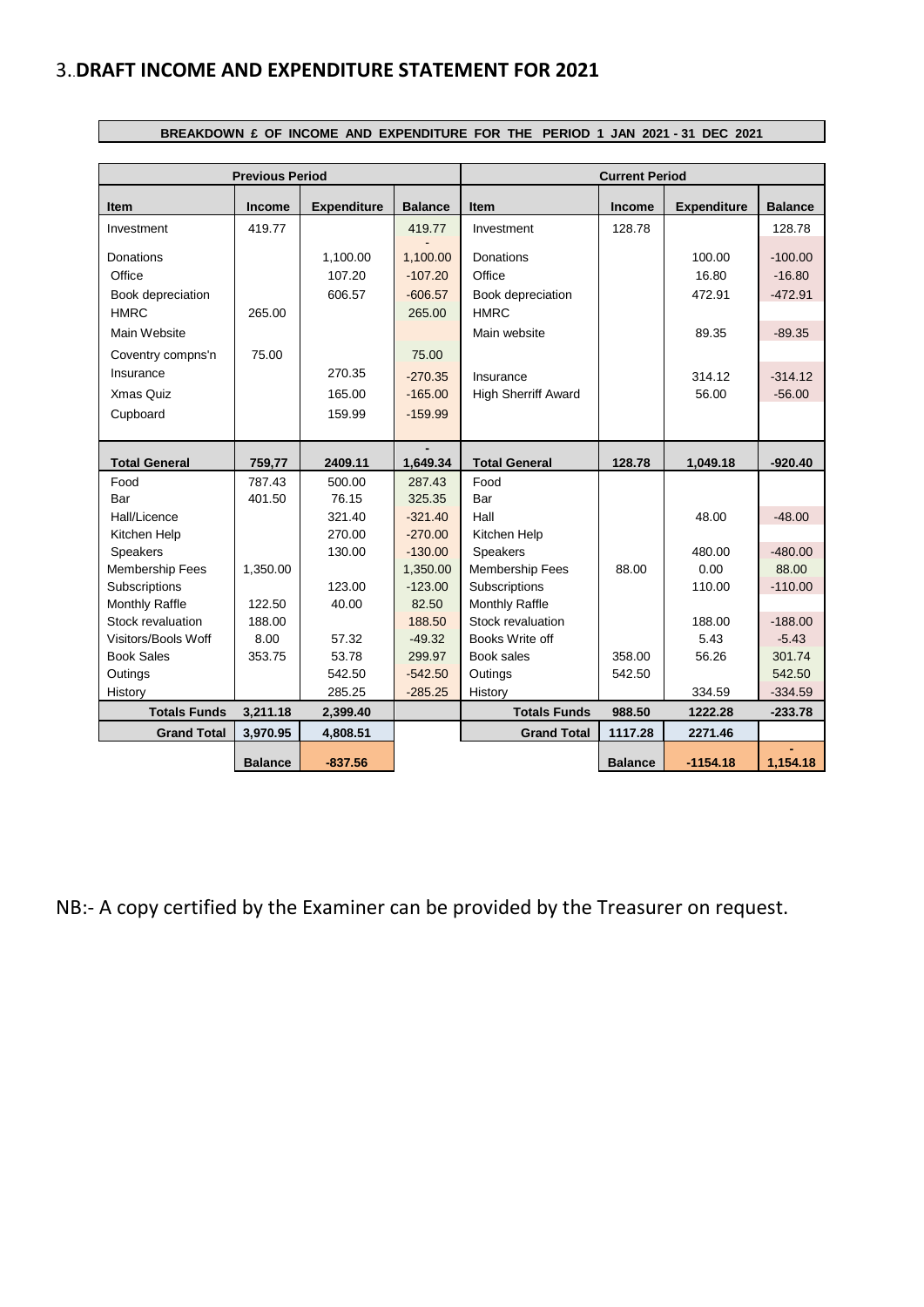## **4. TREASURER'S ANNUAL REPORT FOR 2021**

The audited Balance Sheet, Breakdown of Income and Expenditure and Examiner's Report for 2021 are attached.

Overall Financial Situation: Inevitably the imposition of Covid restrictions during 2020 and 2021 has affected our financial results. This year we have incurred a deficit of £1,154 of which about 63% (£723) was due to the revaluation of book and bar stocks. Our liquid cash assets amount to £11,482. When combined with our investment and the value of our book stocks our total assets are £33,373 (£34,528 in 2020).

Books: Book sales this year were £358, similar to last year (£354). The stock value of all books at the end of the year was £1,892 having been devalued by an annual 20% in accordance with the Committee's previous direction.

Donations: The Society made 1 donation of £100 to the British Legion Poppy Appeal (total donations £1,100 in 2020).

Monthly Meetings: Although the effect of Covid on our activities in 2022 is still highly uncertain, we are hoping to start face-to-face monthly meetings again as soon as Covid permits and a venue becomes available.

Membership: The Committee has reduced to £2 from £3 the previously-notified increase in the membership fee for 2022, making the new annual membership fee £12 (£120 for Life Membership). Our membership at 31 December was 154 including 22 Life Members.

Investments: Despite the depressed state of investments in general the Committee decided to leave our investment with the Coventry Building Society from which we received £129 in interest which was reinvested. The range of taxfree investments available to small charities like ourselves are more limited than they are to individuals and other corporate bodies. The terms of our investment do not permit any withdrawals during the fixed (1 year) investment period, so in view of the uncertain financial outlook due to Covid the Committee decided to transfer £4,973 from our investment into our Bank Account before the current investment period started.

Outings: The credit of £542.50 shown in the statement of income and expenditure represents the return of the deposit paid in 2020 for a visit to Bristol Aerospace which had to be cancelled due to Covid.

Despite the enforced lack of income for the past two years I believe that our overall financial situation remains sound.

Richard Peters Treasurer

## **5. INDEPENDENT EXAMINATION OF ACCCOUNTS**

#### **Independent examiner's report to the trustees of The Bensington Society**

I report to the trustees on my examination of the accounts of The Bensington Society (the Society) for the year ended 31<sup>st</sup> December 2021.

#### **Responsibilities and basis of report**

As the charity trustees of the Society you are responsible for the preparation of the accounts in accordance with the requirements of the Charities Act 2011 ('the Act').

I report in respect of my examination of the Society's accounts carried out under section 145 of the 2011 Act and in carrying out my examination I have followed all the applicable Directions given by the Charity Commission under section 145(5)(b) of the Act.